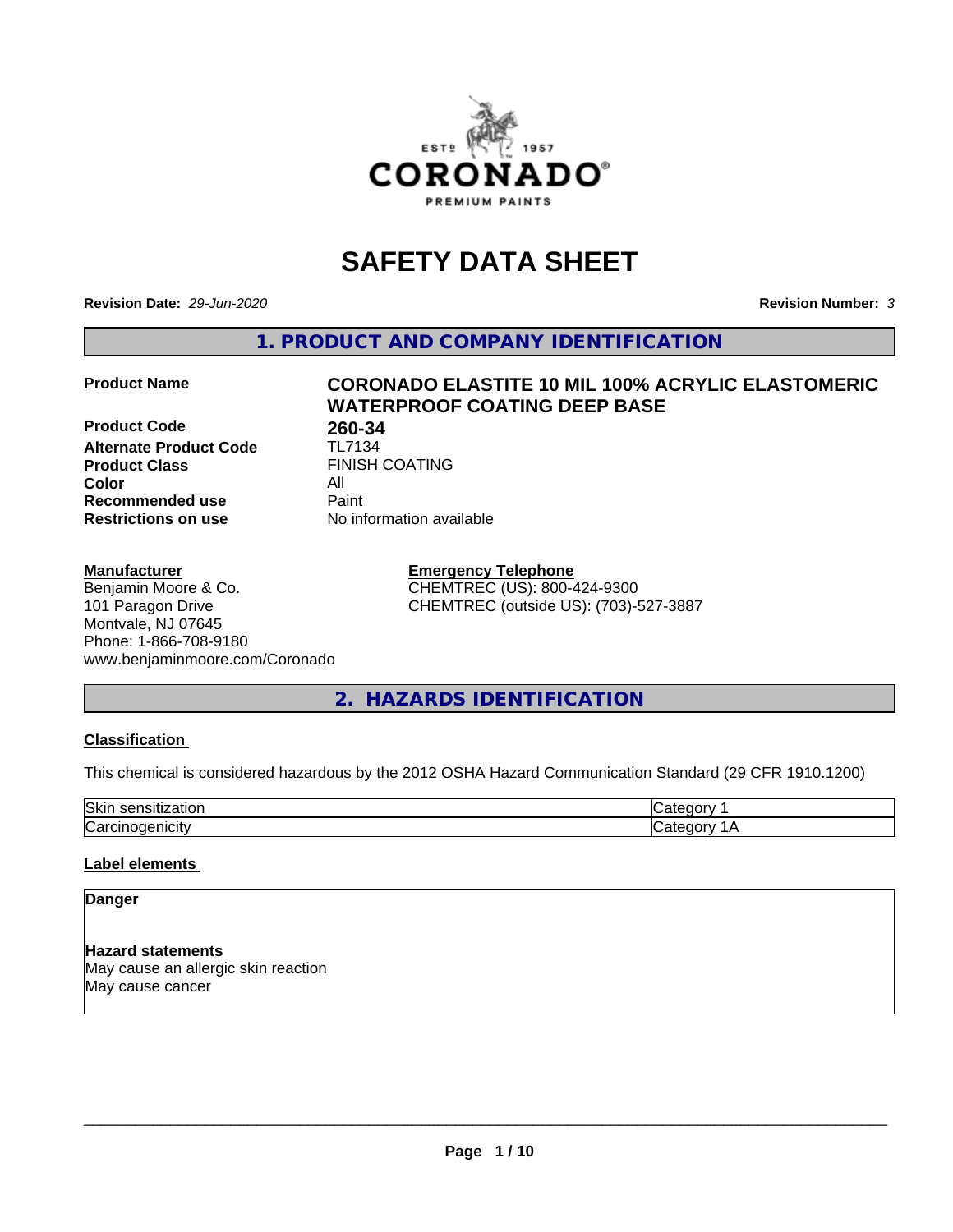#### $\_$  ,  $\_$  ,  $\_$  ,  $\_$  ,  $\_$  ,  $\_$  ,  $\_$  ,  $\_$  ,  $\_$  ,  $\_$  ,  $\_$  ,  $\_$  ,  $\_$  ,  $\_$  ,  $\_$  ,  $\_$  ,  $\_$  ,  $\_$  ,  $\_$  ,  $\_$  ,  $\_$  ,  $\_$  ,  $\_$  ,  $\_$  ,  $\_$  ,  $\_$  ,  $\_$  ,  $\_$  ,  $\_$  ,  $\_$  ,  $\_$  ,  $\_$  ,  $\_$  ,  $\_$  ,  $\_$  ,  $\_$  ,  $\_$  , 260-34 - **CORONADO ELASTITE 10 MIL 100% ACRYLIC ELASTOMERIC WATERPROOF COATING DEEP BASE**



# **Precautionary Statements - Prevention**

Obtain special instructions before use Do not handle until all safety precautions have been read and understood Use personal protective equipment as required Avoid breathing dust/fume/gas/mist/vapors/spray Contaminated work clothing should not be allowed out of the workplace Wear protective gloves

#### **Precautionary Statements - Response**

IF exposed or concerned: Get medical advice/attention **Skin** IF ON SKIN: Wash with plenty of soap and water

If skin irritation or rash occurs: Get medical advice/attention Wash contaminated clothing before reuse

# **Precautionary Statements - Storage**

Store locked up

#### **Precautionary Statements - Disposal**

Dispose of contents/container to an approved waste disposal plant

#### **Hazards not otherwise classified (HNOC)**

Not applicable

# **Other information**

No information available

# **3. COMPOSITION INFORMATION ON COMPONENTS**

| <b>Chemical name</b>                           | CAS No.    | Weight-%    |
|------------------------------------------------|------------|-------------|
| Nepheline svenite                              | 37244-96-5 | $20 - 25$   |
| Titanium dioxide                               | 13463-67-7 | $5 - 10$    |
| Silica, mica                                   | 12001-26-2 | - 5         |
| Carbamic acid, butyl-, 3-iodo-2-propynyl ester | 55406-53-6 | $0.1 - 0.5$ |
| Sodium C14-C16 olefin sulfonate                | 68439-57-6 | $0.1 - 0.5$ |
| Silica, crystalline                            | 14808-60-7 | $0.1 - 0.5$ |

# **4. FIRST AID MEASURES**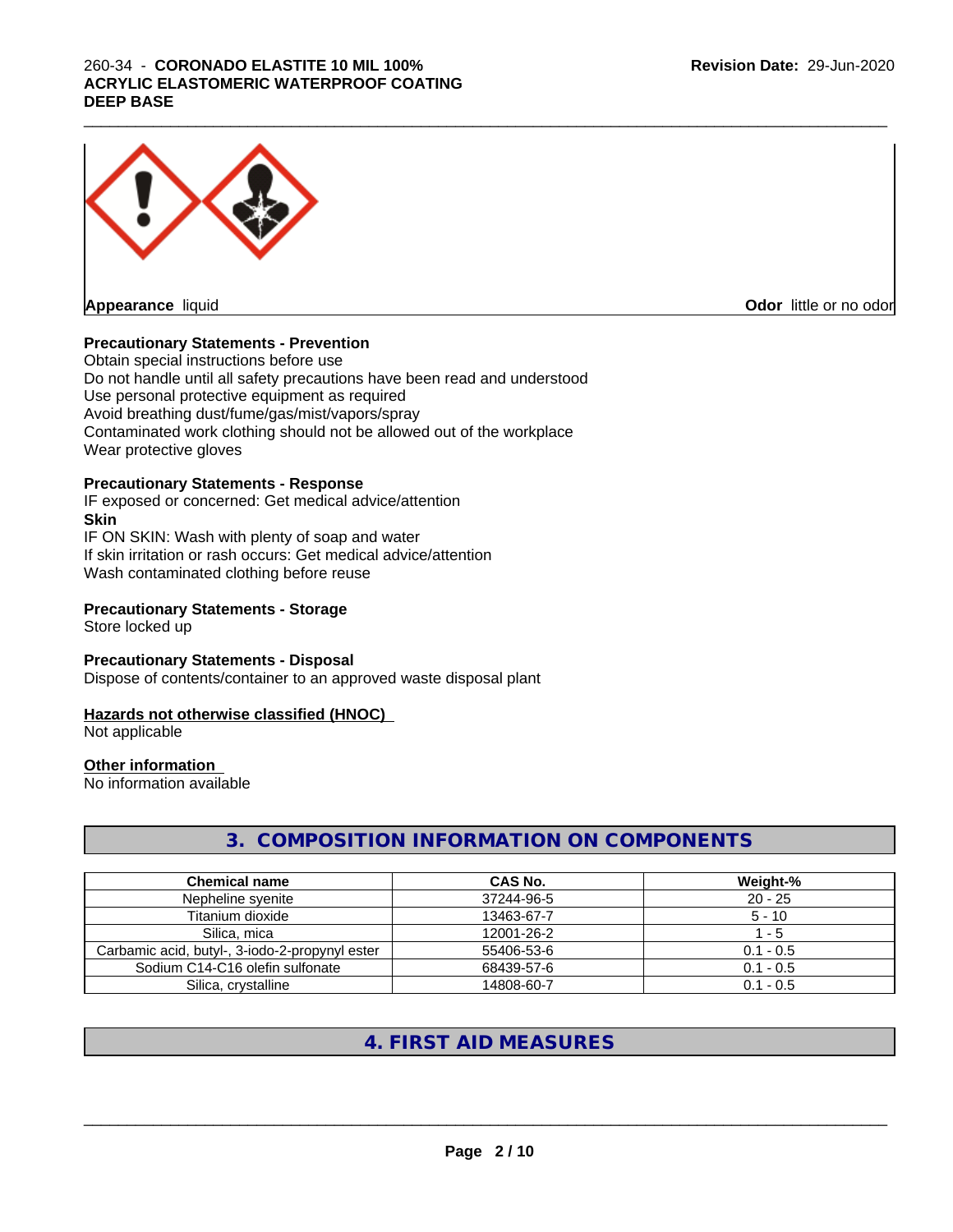| <b>General Advice</b>                            | No hazards which require special first aid measures.                                                                                                                                                                                |  |
|--------------------------------------------------|-------------------------------------------------------------------------------------------------------------------------------------------------------------------------------------------------------------------------------------|--|
| <b>Eye Contact</b>                               | Rinse thoroughly with plenty of water for at least 15 minutes and consult a<br>physician.                                                                                                                                           |  |
| <b>Skin Contact</b>                              | Wash off immediately with soap and plenty of water while removing all<br>contaminated clothes and shoes. If skin irritation persists, call a physician. Wash<br>clothing before reuse. Destroy contaminated articles such as shoes. |  |
| <b>Inhalation</b>                                | Move to fresh air. If symptoms persist, call a physician.                                                                                                                                                                           |  |
| Ingestion                                        | Clean mouth with water and afterwards drink plenty of water. Consult a physician<br>if necessary.                                                                                                                                   |  |
| <b>Most Important</b><br><b>Symptoms/Effects</b> | May cause allergic skin reaction.                                                                                                                                                                                                   |  |
| <b>Notes To Physician</b>                        | Treat symptomatically.                                                                                                                                                                                                              |  |
|                                                  | 5. FIRE-FIGHTING MEASURES                                                                                                                                                                                                           |  |

 $\_$  ,  $\_$  ,  $\_$  ,  $\_$  ,  $\_$  ,  $\_$  ,  $\_$  ,  $\_$  ,  $\_$  ,  $\_$  ,  $\_$  ,  $\_$  ,  $\_$  ,  $\_$  ,  $\_$  ,  $\_$  ,  $\_$  ,  $\_$  ,  $\_$  ,  $\_$  ,  $\_$  ,  $\_$  ,  $\_$  ,  $\_$  ,  $\_$  ,  $\_$  ,  $\_$  ,  $\_$  ,  $\_$  ,  $\_$  ,  $\_$  ,  $\_$  ,  $\_$  ,  $\_$  ,  $\_$  ,  $\_$  ,  $\_$  ,

| <b>Suitable Extinguishing Media</b>                                              | Use extinguishing measures that are appropriate to local<br>circumstances and the surrounding environment.                                   |
|----------------------------------------------------------------------------------|----------------------------------------------------------------------------------------------------------------------------------------------|
| Protective equipment and precautions for firefighters                            | As in any fire, wear self-contained breathing apparatus<br>pressure-demand, MSHA/NIOSH (approved or equivalent)<br>and full protective gear. |
| <b>Specific Hazards Arising From The Chemical</b>                                | Closed containers may rupture if exposed to fire or<br>extreme heat.                                                                         |
| Sensitivity to mechanical impact                                                 | No.                                                                                                                                          |
| Sensitivity to static discharge                                                  | No.                                                                                                                                          |
| <b>Flash Point Data</b><br>Flash point (°F)<br>Flash Point (°C)<br><b>Method</b> | Not applicable<br>Not applicable<br>Not applicable                                                                                           |
| <b>Flammability Limits In Air</b>                                                |                                                                                                                                              |
| Lower flammability limit:<br><b>Upper flammability limit:</b>                    | Not applicable<br>Not applicable                                                                                                             |
| NFPA<br>Health: 1<br><b>Flammability: 0</b>                                      | <b>Instability: 0</b><br><b>Special: Not Applicable</b>                                                                                      |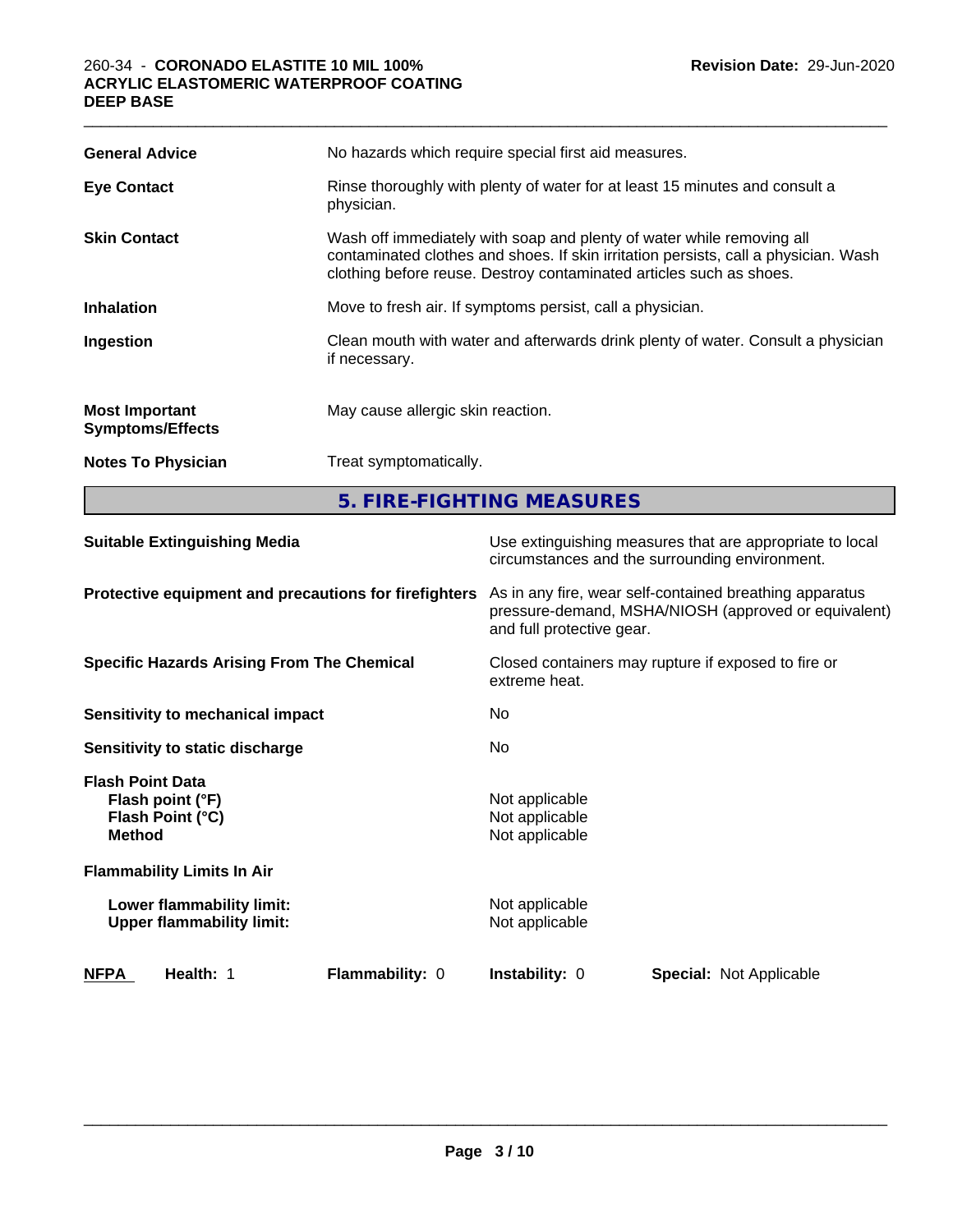#### **NFPA Legend**

- 0 Not Hazardous
- 1 Slightly
- 2 Moderate
- 3 High
- 4 Severe

*The ratings assigned are only suggested ratings, the contractor/employer has ultimate responsibilities for NFPA ratings where this system is used.*

*Additional information regarding the NFPA rating system is available from the National Fire Protection Agency (NFPA) at www.nfpa.org.*

|                                  | 6. ACCIDENTAL RELEASE MEASURES                                                                                                                                                   |
|----------------------------------|----------------------------------------------------------------------------------------------------------------------------------------------------------------------------------|
| <b>Personal Precautions</b>      | Avoid contact with skin, eyes and clothing. Ensure adequate ventilation.                                                                                                         |
| <b>Other Information</b>         | Prevent further leakage or spillage if safe to do so.                                                                                                                            |
| <b>Environmental precautions</b> | See Section 12 for additional Ecological Information.                                                                                                                            |
| <b>Methods for Cleaning Up</b>   | Soak up with inert absorbent material. Sweep up and shovel into suitable<br>containers for disposal.                                                                             |
|                                  | 7. HANDLING AND STORAGE                                                                                                                                                          |
| <b>Handling</b>                  | Avoid contact with skin, eyes and clothing. Avoid breathing vapors, spray mists or<br>sanding dust. In case of insufficient ventilation, wear suitable respiratory<br>equipment. |
| <b>Storage</b>                   | Keep container tightly closed. Keep out of the reach of children.                                                                                                                |
| <b>Incompatible Materials</b>    | No information available                                                                                                                                                         |

# **8. EXPOSURE CONTROLS/PERSONAL PROTECTION**

# **Exposure Limits**

| <b>Chemical name</b> | <b>ACGIH TLV</b>                                                | <b>OSHA PEL</b>                                                                                  |
|----------------------|-----------------------------------------------------------------|--------------------------------------------------------------------------------------------------|
| Titanium dioxide     | TWA: $10 \text{ mg/m}^3$                                        | 15 mg/m $3$ - TWA                                                                                |
| Silica, mica         | TWA: $3 \text{ mg/m}^3$ respirable particulate                  | 20 mppcf - TWA                                                                                   |
|                      | matter                                                          |                                                                                                  |
| Silica, crystalline  | TWA: $0.025$ mg/m <sup>3</sup> respirable<br>particulate matter | 50 $\mu$ g/m <sup>3</sup> - TWA Respirable crystalline<br>silica 50 $\mu$ g/m <sup>3</sup> - TWA |
|                      |                                                                 |                                                                                                  |

#### **Legend**

ACGIH - American Conference of Governmental Industrial Hygienists Exposure Limits OSHA - Occupational Safety & Health Administration Exposure Limits N/E - Not Established

**Engineering Measures** Ensure adequate ventilation, especially in confined areas.

 $\overline{\phantom{a}}$  ,  $\overline{\phantom{a}}$  ,  $\overline{\phantom{a}}$  ,  $\overline{\phantom{a}}$  ,  $\overline{\phantom{a}}$  ,  $\overline{\phantom{a}}$  ,  $\overline{\phantom{a}}$  ,  $\overline{\phantom{a}}$  ,  $\overline{\phantom{a}}$  ,  $\overline{\phantom{a}}$  ,  $\overline{\phantom{a}}$  ,  $\overline{\phantom{a}}$  ,  $\overline{\phantom{a}}$  ,  $\overline{\phantom{a}}$  ,  $\overline{\phantom{a}}$  ,  $\overline{\phantom{a}}$ 

### **Personal Protective Equipment**

**Eye/Face Protection** Safety glasses with side-shields.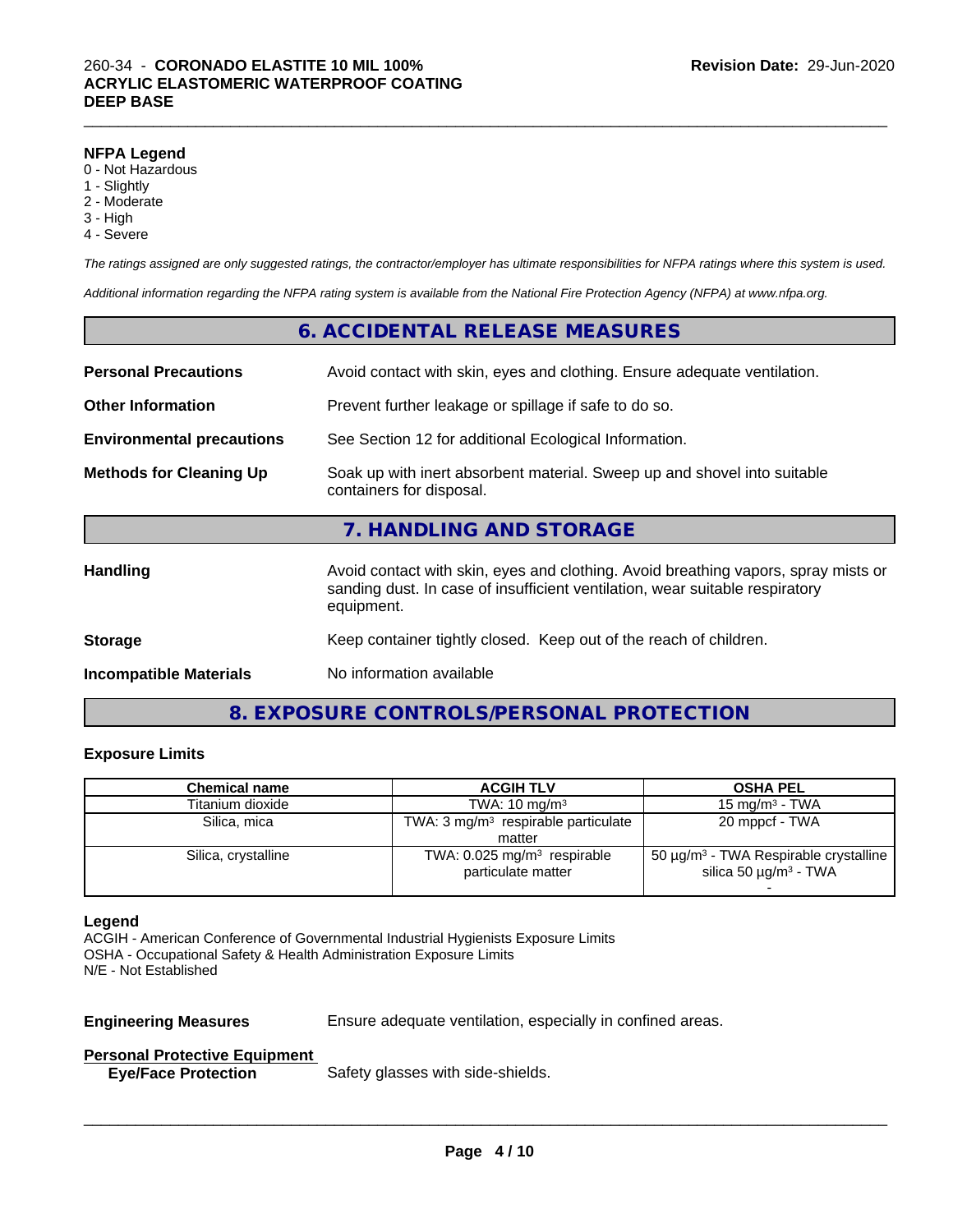| <b>Skin Protection</b>        | Protective gloves and impervious clothing.                                                                                          |
|-------------------------------|-------------------------------------------------------------------------------------------------------------------------------------|
| <b>Respiratory Protection</b> | In case of insufficient ventilation wear suitable respiratory equipment.                                                            |
| <b>Hygiene Measures</b>       | Avoid contact with skin, eyes and clothing. Remove and wash contaminated<br>clothing before re-use. Wash thoroughly after handling. |

# **9. PHYSICAL AND CHEMICAL PROPERTIES**

**Appearance** liquid **Odor** little or no odor **Odor Threshold No information available No information available Density (Ibs/gal)** 10.85 - 10.95 **Specific Gravity** 1.30 - 1.32 **pH pH**  $\blacksquare$ **Viscosity (cps)** No information available **Solubility(ies)** No information available **Water solubility Water solubility Water solubility Water solubility Water solubility Water solution Evaporation Rate No information available No information available Vapor pressure** No information available **No information** available **Vapor density Vapor density No information available Wt. % Solids** 55 - 65 **Vol. % Solids** 40 - 50 **Wt. % Volatiles** 35 - 45 **Vol. % Volatiles** 50 - 60 **VOC Regulatory Limit (g/L)** <50 **Boiling Point (°F)** 212 **Boiling Point (°C)** 100 **Freezing point (°F)** 32 **Freezing Point (°C)** 0 **Flash point (°F)** Not applicable **Flash Point (°C)** Not applicable **Method** Not applicable **Flammability (solid, gas)** Not applicable **Upper flammability limit:** Not applicable **Lower flammability limit:** Not applicable **Autoignition Temperature (°F)** No information available **Autoignition Temperature (°C)** No information available **Decomposition Temperature (°F)** No information available **Decomposition Temperature (°C)**<br> **Partition coefficient Partition coefficient 1 Partition available No information available** 

# **No information available**

 $\_$  ,  $\_$  ,  $\_$  ,  $\_$  ,  $\_$  ,  $\_$  ,  $\_$  ,  $\_$  ,  $\_$  ,  $\_$  ,  $\_$  ,  $\_$  ,  $\_$  ,  $\_$  ,  $\_$  ,  $\_$  ,  $\_$  ,  $\_$  ,  $\_$  ,  $\_$  ,  $\_$  ,  $\_$  ,  $\_$  ,  $\_$  ,  $\_$  ,  $\_$  ,  $\_$  ,  $\_$  ,  $\_$  ,  $\_$  ,  $\_$  ,  $\_$  ,  $\_$  ,  $\_$  ,  $\_$  ,  $\_$  ,  $\_$  ,

# **10. STABILITY AND REACTIVITY**

| <b>Reactivity</b>             | Not Applicable                           |
|-------------------------------|------------------------------------------|
| <b>Chemical Stability</b>     | Stable under normal conditions.          |
| <b>Conditions to avoid</b>    | Prevent from freezing.                   |
| <b>Incompatible Materials</b> | No materials to be especially mentioned. |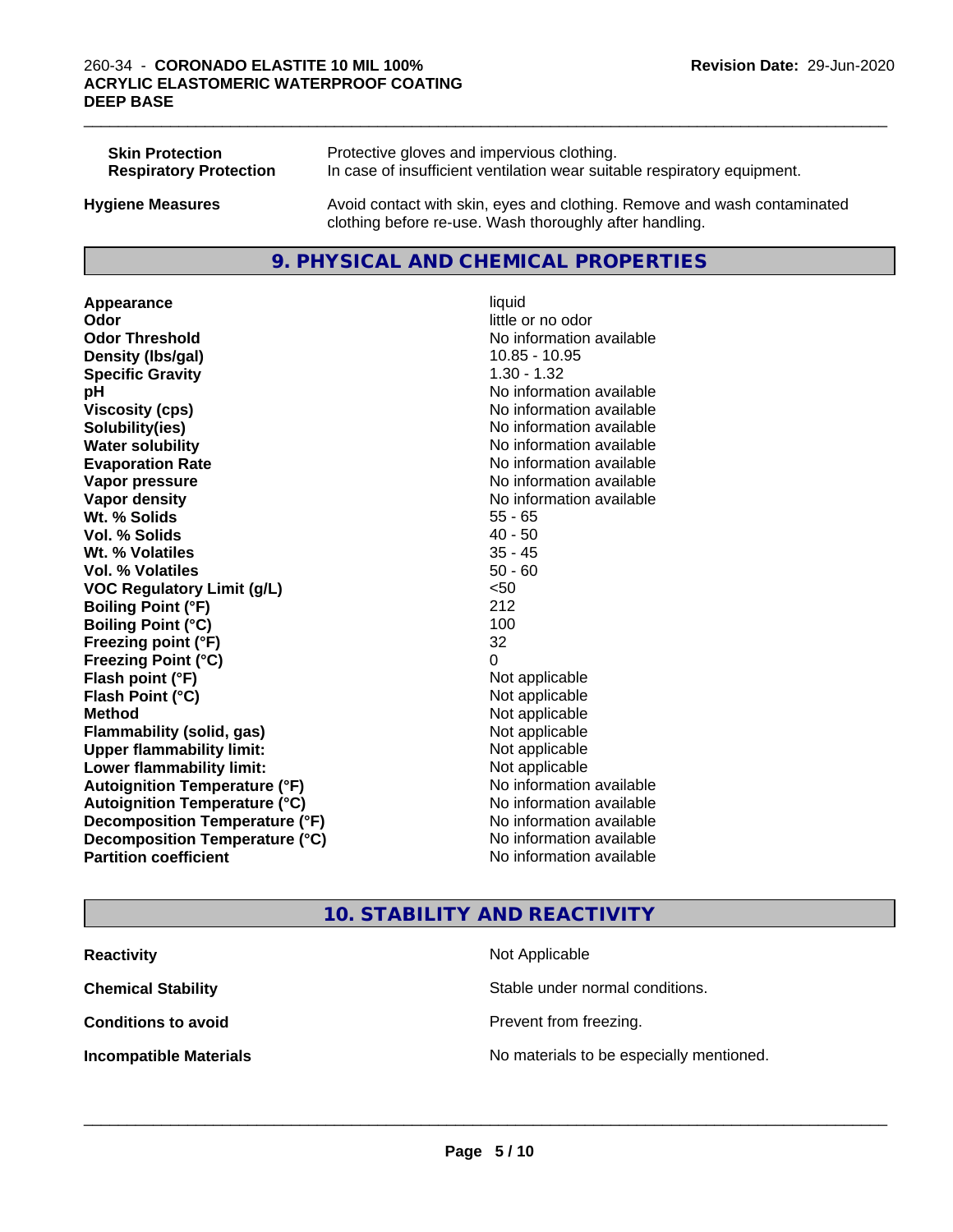| <b>Hazardous Decomposition Products</b>                                                                                                                                                                                                                                                                                                  | None under normal use.                                                                                                                                                                                                                                                                                                                                                                                                                                                                    |
|------------------------------------------------------------------------------------------------------------------------------------------------------------------------------------------------------------------------------------------------------------------------------------------------------------------------------------------|-------------------------------------------------------------------------------------------------------------------------------------------------------------------------------------------------------------------------------------------------------------------------------------------------------------------------------------------------------------------------------------------------------------------------------------------------------------------------------------------|
| <b>Possibility of hazardous reactions</b>                                                                                                                                                                                                                                                                                                | None under normal conditions of use.                                                                                                                                                                                                                                                                                                                                                                                                                                                      |
|                                                                                                                                                                                                                                                                                                                                          | 11. TOXICOLOGICAL INFORMATION                                                                                                                                                                                                                                                                                                                                                                                                                                                             |
| <b>Product Information</b>                                                                                                                                                                                                                                                                                                               |                                                                                                                                                                                                                                                                                                                                                                                                                                                                                           |
| Information on likely routes of exposure                                                                                                                                                                                                                                                                                                 |                                                                                                                                                                                                                                                                                                                                                                                                                                                                                           |
| <b>Principal Routes of Exposure</b>                                                                                                                                                                                                                                                                                                      | Eye contact, skin contact and inhalation.                                                                                                                                                                                                                                                                                                                                                                                                                                                 |
| <b>Acute Toxicity</b>                                                                                                                                                                                                                                                                                                                    |                                                                                                                                                                                                                                                                                                                                                                                                                                                                                           |
| <b>Product Information</b>                                                                                                                                                                                                                                                                                                               | No information available                                                                                                                                                                                                                                                                                                                                                                                                                                                                  |
|                                                                                                                                                                                                                                                                                                                                          | Symptoms related to the physical, chemical and toxicological characteristics                                                                                                                                                                                                                                                                                                                                                                                                              |
| <b>Symptoms</b>                                                                                                                                                                                                                                                                                                                          | No information available                                                                                                                                                                                                                                                                                                                                                                                                                                                                  |
|                                                                                                                                                                                                                                                                                                                                          | Delayed and immediate effects as well as chronic effects from short and long-term exposure                                                                                                                                                                                                                                                                                                                                                                                                |
| Eye contact<br><b>Skin contact</b>                                                                                                                                                                                                                                                                                                       | May cause slight irritation.<br>Substance may cause slight skin irritation. Prolonged or repeated contact may dry<br>skin and cause irritation.                                                                                                                                                                                                                                                                                                                                           |
| <b>Inhalation</b><br>Ingestion<br><b>Sensitization</b><br><b>Neurological Effects</b><br><b>Mutagenic Effects</b><br><b>Reproductive Effects</b><br><b>Developmental Effects</b><br><b>Target organ effects</b><br><b>STOT - single exposure</b><br><b>STOT - repeated exposure</b><br>Other adverse effects<br><b>Aspiration Hazard</b> | May cause irritation of respiratory tract.<br>Ingestion may cause gastrointestinal irritation, nausea, vomiting and diarrhea.<br>May cause an allergic skin reaction<br>No information available.<br>No information available.<br>No information available.<br>No information available.<br>No information available.<br>No information available.<br>Causes damage to organs through prolonged or repeated exposure if inhaled.<br>No information available.<br>No information available |

 $\_$  ,  $\_$  ,  $\_$  ,  $\_$  ,  $\_$  ,  $\_$  ,  $\_$  ,  $\_$  ,  $\_$  ,  $\_$  ,  $\_$  ,  $\_$  ,  $\_$  ,  $\_$  ,  $\_$  ,  $\_$  ,  $\_$  ,  $\_$  ,  $\_$  ,  $\_$  ,  $\_$  ,  $\_$  ,  $\_$  ,  $\_$  ,  $\_$  ,  $\_$  ,  $\_$  ,  $\_$  ,  $\_$  ,  $\_$  ,  $\_$  ,  $\_$  ,  $\_$  ,  $\_$  ,  $\_$  ,  $\_$  ,  $\_$  ,

# **Numerical measures of toxicity**

**The following values are calculated based on chapter 3.1 of the GHS document**

**ATEmix (inhalation-dust/mist)** 227.2 mg/L

# **Component Information**

| Chemical name                                                   | Oral LD50            | Dermal LD50              | Inhalation LC50                                                            |
|-----------------------------------------------------------------|----------------------|--------------------------|----------------------------------------------------------------------------|
| Titanium dioxide<br>13463-67-7                                  | > 10000 mg/kg (Rat)  | $\overline{\phantom{0}}$ |                                                                            |
| Carbamic acid, butyl-,<br>3-iodo-2-propynyl ester<br>55406-53-6 | $= 1470$ mg/kg (Rat) | $>$ 2000 mg/kg (Rat)     | $= 0.67$ mg/L (Rat) 4 h = 0.63 mg/L<br>$(Rat)$ 4 h = 0.99 mg/L $(Rat)$ 4 h |
| Sodium C14-C16 olefin sulfonate<br>68439-57-6                   | = 2220 mg/kg (Rat)   | > 740 mg/kg (Rabbit)     |                                                                            |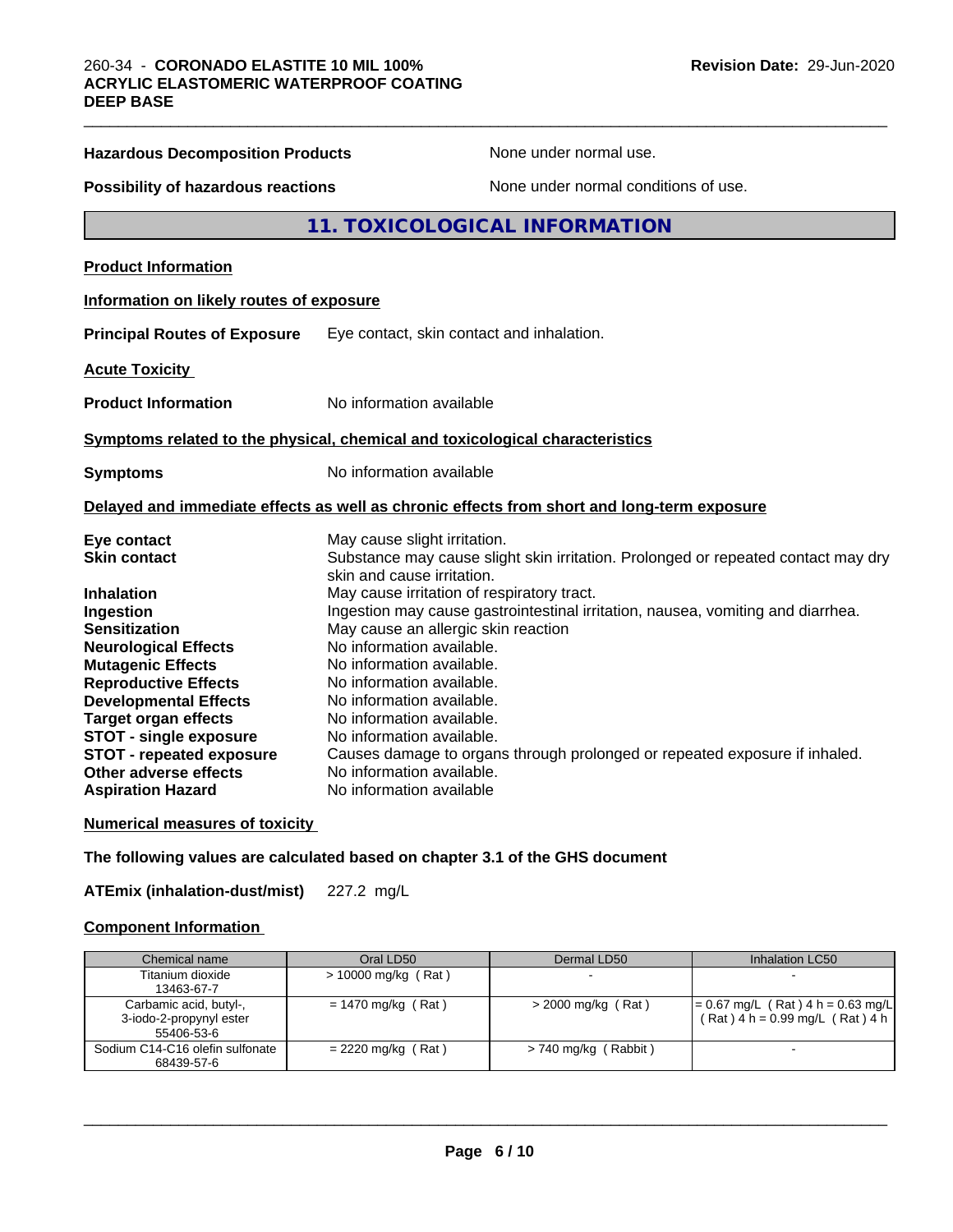#### **Chronic Toxicity**

#### **Carcinogenicity**

*The information below indicateswhether each agency has listed any ingredient as a carcinogen:.*

| <b>Chemical name</b> | <b>IARC</b>          | <b>NTP</b>  | <b>OSHA</b> |
|----------------------|----------------------|-------------|-------------|
|                      | 2B - Possible Human  |             | Listed      |
| Titanium dioxide     | Carcinoɑen           |             |             |
|                      | . - Human Carcinogen | Known Human | Listed      |
| Silica, crystalline  |                      | Carcinogen  |             |

• Crystalline Silica has been determined to be carcinogenic to humans by IARC (1) when in respirable form. Risk of cancer depends on duration and level of inhalation exposure to spray mist or dust from sanding the dried paint.

• Although IARC has classified titanium dioxide as possibly carcinogenic to humans (2B), their summary concludes: "No significant exposure to titanium dioxide is thought to occur during the use of products in which titanium dioxide is bound to other materials, such as paint."

#### **Legend**

IARC - International Agency for Research on Cancer NTP - National Toxicity Program OSHA - Occupational Safety & Health Administration

**12. ECOLOGICAL INFORMATION**

# **Ecotoxicity Effects**

The environmental impact of this product has not been fully investigated.

# **Product Information**

#### **Acute Toxicity to Fish**

No information available

#### **Acute Toxicity to Aquatic Invertebrates**

No information available

#### **Acute Toxicity to Aquatic Plants**

No information available

#### **Persistence / Degradability**

No information available.

#### **Bioaccumulation**

No information available.

#### **Mobility in Environmental Media**

No information available.

#### **Ozone**

No information available

#### **Component Information**

### **Acute Toxicity to Fish**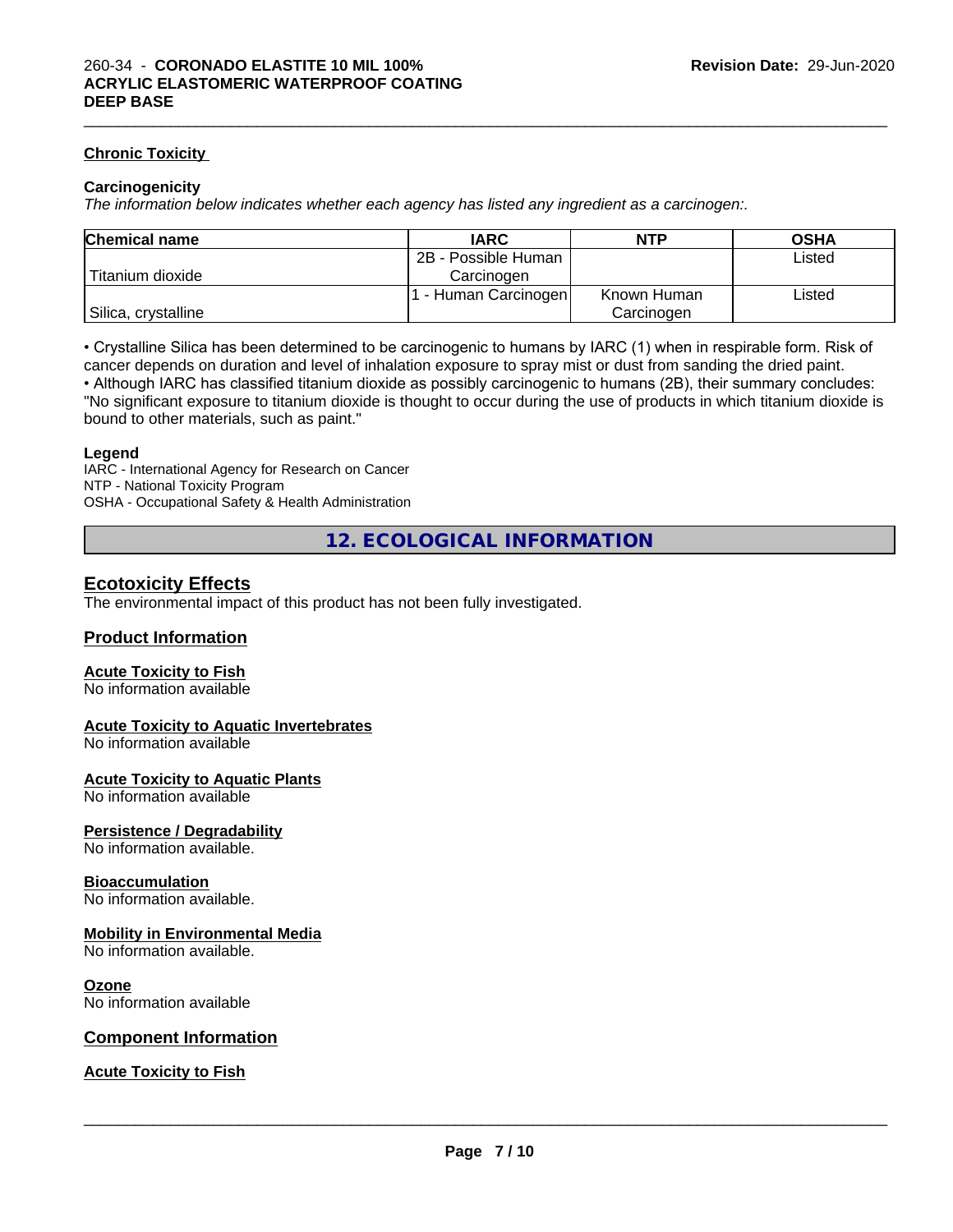#### Titanium dioxide

 $LC50:$  > 1000 mg/L (Fathead Minnow - 96 hr.) Carbamic acid, butyl-, 3-iodo-2-propynyl ester LC50: 230 µg/L (Bluegill sunfish - 96 hr.)

### **Acute Toxicity to Aquatic Invertebrates**

No information available

# **Acute Toxicity to Aquatic Plants**

No information available

|                              | 13. DISPOSAL CONSIDERATIONS                                                                                                                                                                                               |
|------------------------------|---------------------------------------------------------------------------------------------------------------------------------------------------------------------------------------------------------------------------|
| <b>Waste Disposal Method</b> | Dispose of in accordance with federal, state, and local regulations. Local<br>requirements may vary, consult your sanitation department or state-designated<br>environmental protection agency for more disposal options. |
|                              | 14. TRANSPORT INFORMATION                                                                                                                                                                                                 |
| <b>DOT</b>                   | Not regulated                                                                                                                                                                                                             |
| <b>ICAO/IATA</b>             | Not regulated                                                                                                                                                                                                             |
| <b>IMDG / IMO</b>            | Not regulated                                                                                                                                                                                                             |
|                              | <b>15. REGULATORY INFORMATION</b>                                                                                                                                                                                         |

# **International Inventories**

| <b>TSCA: United States</b> | Yes - All components are listed or exempt. |
|----------------------------|--------------------------------------------|
| <b>DSL: Canada</b>         | Yes - All components are listed or exempt. |

# **Federal Regulations**

| SARA 311/312 hazardous categorization |     |  |
|---------------------------------------|-----|--|
| Acute health hazard                   | Yes |  |
| Chronic Health Hazard                 | Yes |  |
| Fire hazard                           | Nο  |  |
| Sudden release of pressure hazard     | Nο  |  |
| <b>Reactive Hazard</b>                | No  |  |

#### **SARA 313**

Section 313 of Title III of the Superfund Amendments and Reauthorization Act of 1986 (SARA). This product contains a chemical or chemicals which are subject to the reporting requirements of the Act and Title 40 of the Code of Federal Regulations, Part 372: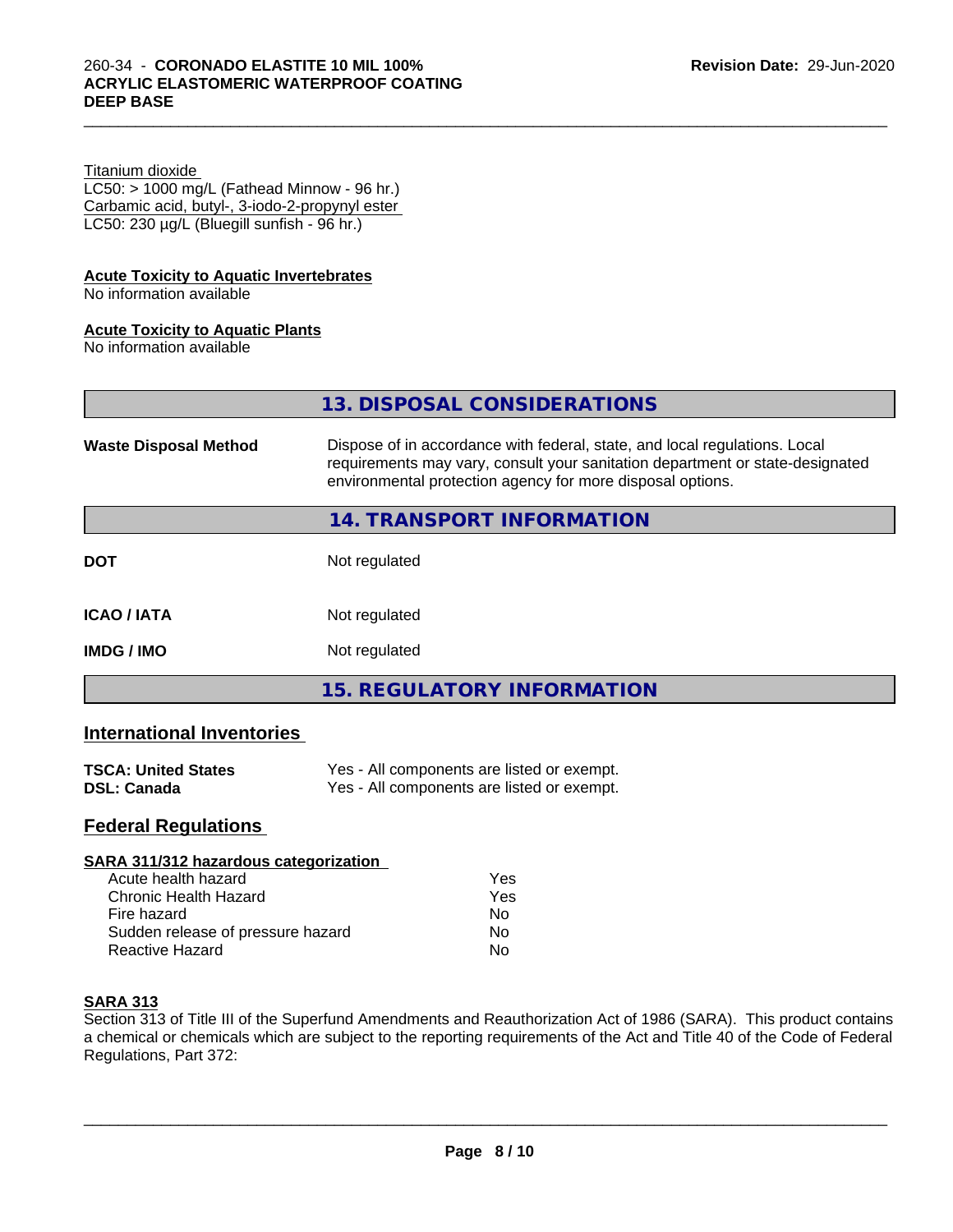### *None*

# **Clean Air Act,Section 112 Hazardous Air Pollutants (HAPs) (see 40 CFR 61)**

This product contains the following HAPs:

*None*

# **US State Regulations**

## **California Proposition 65**

**A** WARNING: Cancer and Reproductive Harm– www.P65warnings.ca.gov

## **State Right-to-Know**

| <b>Chemical name</b>    | <b>Massachusetts</b> | New Jersey | Pennsylvania |
|-------------------------|----------------------|------------|--------------|
| Titanium dioxide        |                      |            |              |
| Silica, mica            |                      |            |              |
| Carbamic acid, butyl-,  |                      |            |              |
| 3-iodo-2-propynyl ester |                      |            |              |
| Silica, crystalline     |                      |            |              |

**Legend**

X - Listed

**16. OTHER INFORMATION**

**HMIS** - **Health:** 1\* **Flammability:** 0 **Reactivity:** 0 **PPE:** -

#### **HMIS Legend**

- 0 Minimal Hazard
- 1 Slight Hazard
- 2 Moderate Hazard
- 3 Serious Hazard
- 4 Severe Hazard
- \* Chronic Hazard

X - Consult your supervisor or S.O.P. for "Special" handling instructions.

*Note: The PPE rating has intentionally been left blank. Choose appropriate PPE that will protect employees from the hazards the material will present under the actual normal conditions of use.*

*Caution: HMISÒ ratings are based on a 0-4 rating scale, with 0 representing minimal hazards or risks, and 4 representing significant hazards or risks. Although HMISÒ ratings are not required on MSDSs under 29 CFR 1910.1200, the preparer, has chosen to provide them. HMISÒ ratings are to be used only in conjunction with a fully implemented HMISÒ program by workers who have received appropriate HMISÒ training. HMISÒ is a registered trade and service mark of the NPCA. HMISÒ materials may be purchased exclusively from J. J. Keller (800) 327-6868.*

 **WARNING!** If you scrape, sand, or remove old paint, you may release lead dust. LEAD IS TOXIC. EXPOSURE TO LEAD DUST CAN CAUSE SERIOUS ILLNESS, SUCH AS BRAIN DAMAGE, ESPECIALLY IN CHILDREN. PREGNANT WOMEN SHOULD ALSO AVOID EXPOSURE.Wear a NIOSH approved respirator to control lead exposure. Clean up carefully with a HEPA vacuum and a wet mop. Before you start, find out how to protect yourself